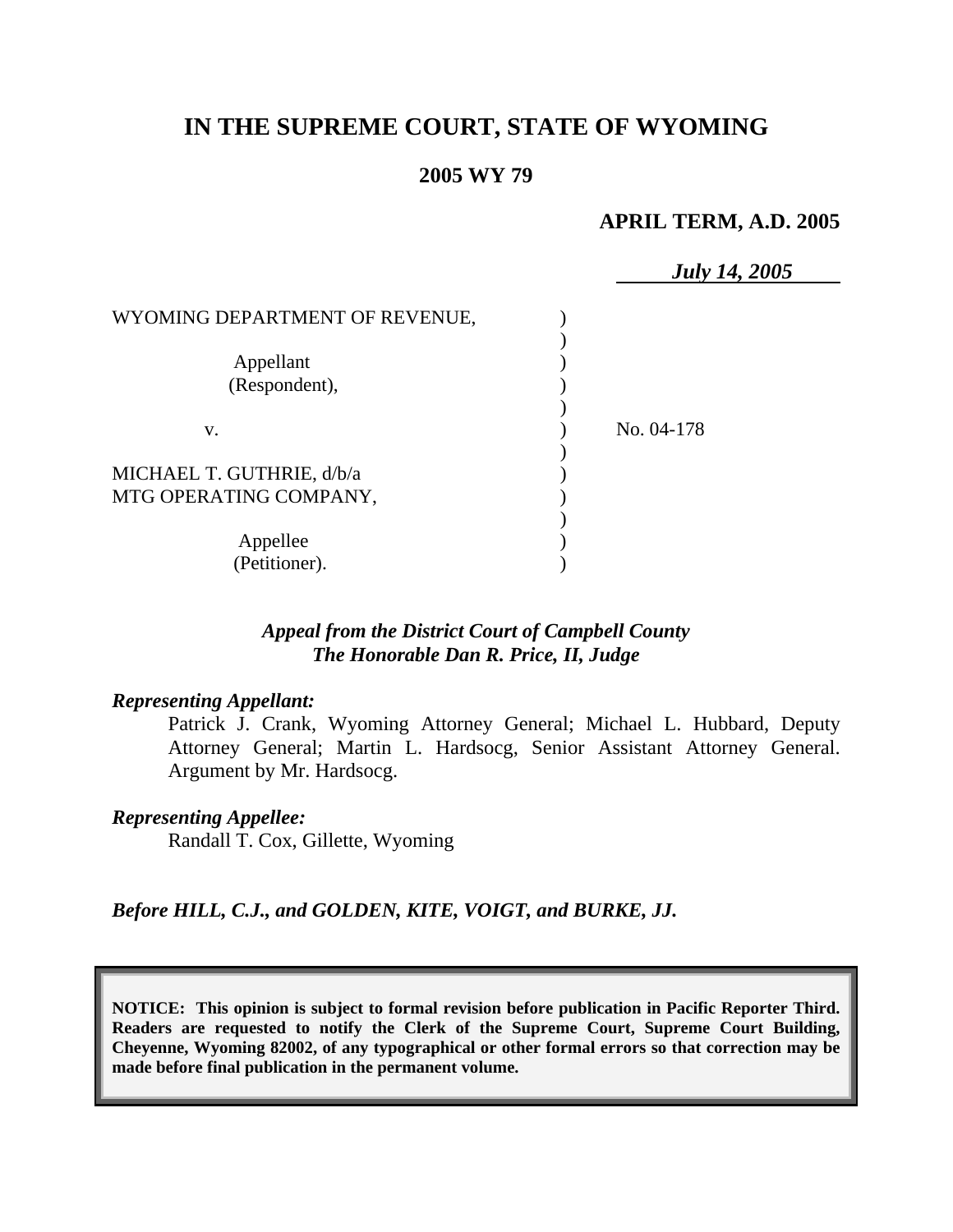**GOLDEN**, Justice.

[¶1] The Department of Revenue (the Department) disallowed a deduction taken by Michael T. Guthrie, d/b/a MTG Operating Company (MTG) for the price of its coal bed methane production used by the purchaser of the gas production to fuel related compression activities. Although it is undisputed that MTG did not get paid for the gas the purchaser reported was used for fuel, the Department disallowed the fuel use deduction stating that upon audit MTG failed to verify, in a manner acceptable to the Department, the volume of gas used for fuel. MTG appealed to the State Board of Equalization (the Board), which affirmed the decision of the Department. MTG then appealed to the district court, which reversed the decision of the Board and ordered the Department to allow the fuel use deduction as presented by MTG. The Department hereby appeals the order of the district court. After a full review of the facts and the record, this Court determines that MTG failed to produce sufficient evidence to support the fuel use deduction it claimed. The decision of the district court is reversed.

## **ISSUES**

[¶2] The Department presents the following issues for our review:

1. Was the State Board of Equalization's Decision and Order, affirming the Department of Revenue's audit assessment, supported by substantial evidence?

2. Did the District Court, in reviewing the evidentiary findings of the State Board, improperly substitute a different burden of proof for the burden of proof applied by the State Board of Equalization?

3. Did the District Court improperly substitute its review and evaluation of the evidence for the State Board of Equalization's evaluation of the evidence and evidentiary findings?

4. Did the District Court err in concluding that MTG Operating was not required to verify its taxable value as determined by the State Board of Equalization?

5. Did the District Court err in concluding that the State Board of Equalization abused its discretion and exceeded its statutory authority?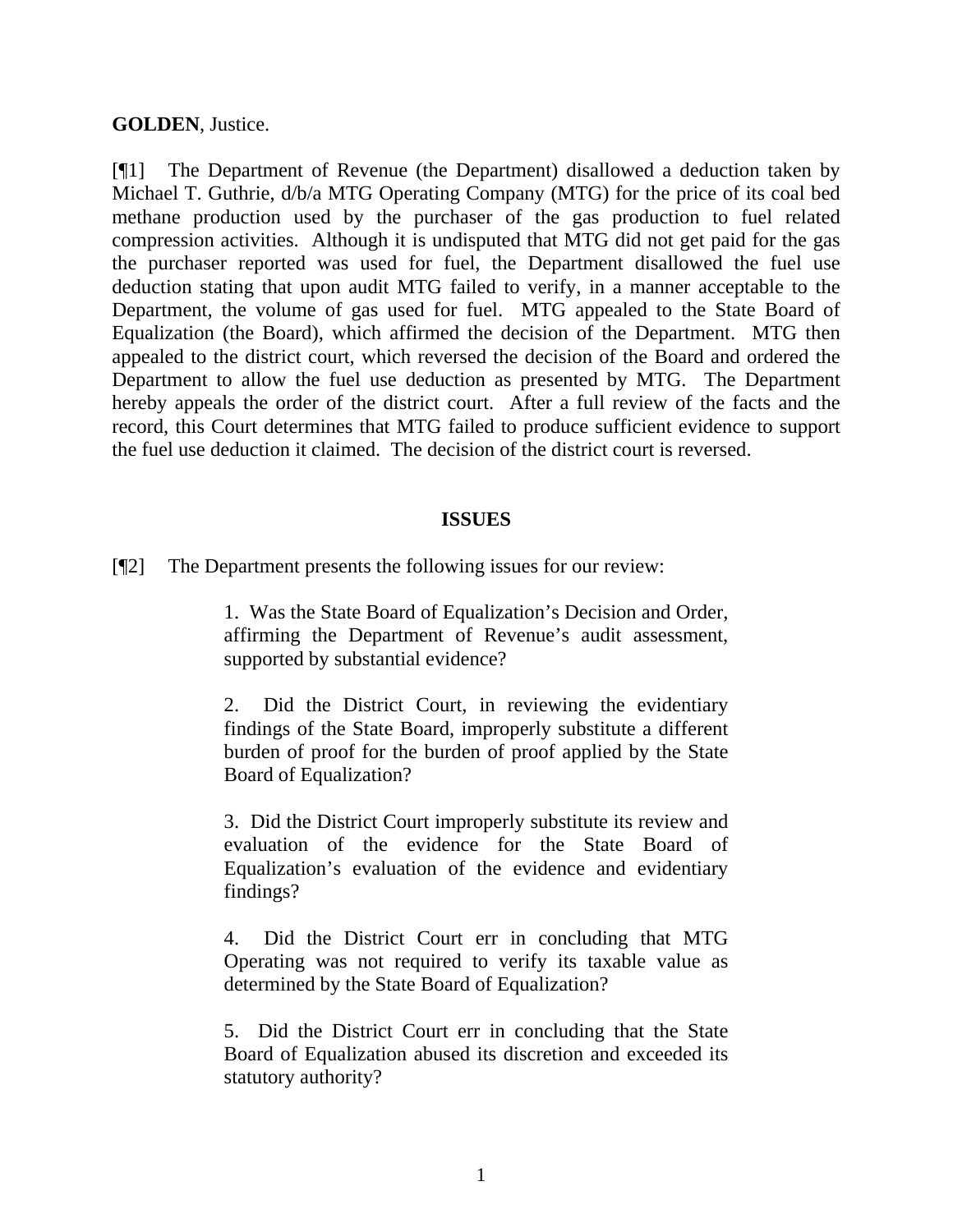MTG presents these issues:

Did the District Court correctly conclude that the Board of Equalization ignored the great weight of the evidence and acted arbitrarily and capriciously in its decision?

Did the Board of Equalization and the Department of Revenue commit legal errors by disregarding the statutes which govern valuation of gas sold through arm's-length contracts?

Did the Board of Equalization and the Department of Revenue improperly substitute their opinions of value for the statutory definition of taxable value of gas?

Did the Board of Equalization's decision, set aside by the District Court, unlawfully impair contracts entered into by the taxpayer with its investors and purchaser?

# **FACTS**

[¶3] MTG produced coal bed methane in Wyoming. MTG sold the gas production at issue to Western Gas Resources (Purchaser) pursuant to a bona fide arm's-length transaction. The terms of this transaction were reduced to writing in three gas purchase contracts. Purchaser created the monthly gas purchase statements (invoices) and paid MTG for the volume of gas delivered, minus certain deductions taken by Purchaser. MTG accepted the price on the invoices as full payment for its production. MTG reported and paid ad valorem and severance taxes upon the full amount of revenues it received from Purchaser.

[¶4] The Department of Audit conducted an audit of MTG's 1997 through 1999 production. The auditor discovered that subsumed in MTG's reported taxable value of gas production was a "fuel use adjustment." Essentially, the fuel use adjustment, provided for under the terms of the gas purchase contracts, dictated that MTG would not receive payment for the quantity of its gas production delivered to Purchaser that Purchaser used for compression activities. It is undisputed that Purchaser did reduce its payment to MTG by an amount allegedly relating to gas used for fuel.

[¶5] The auditor requested information on how the fuel use adjustment was calculated. MTG responded that it did not know how the fuel use adjustment was calculated and referred the auditor to Purchaser for further information. The auditor did not contact Purchaser but rather again requested the information from MTG. The MTG contact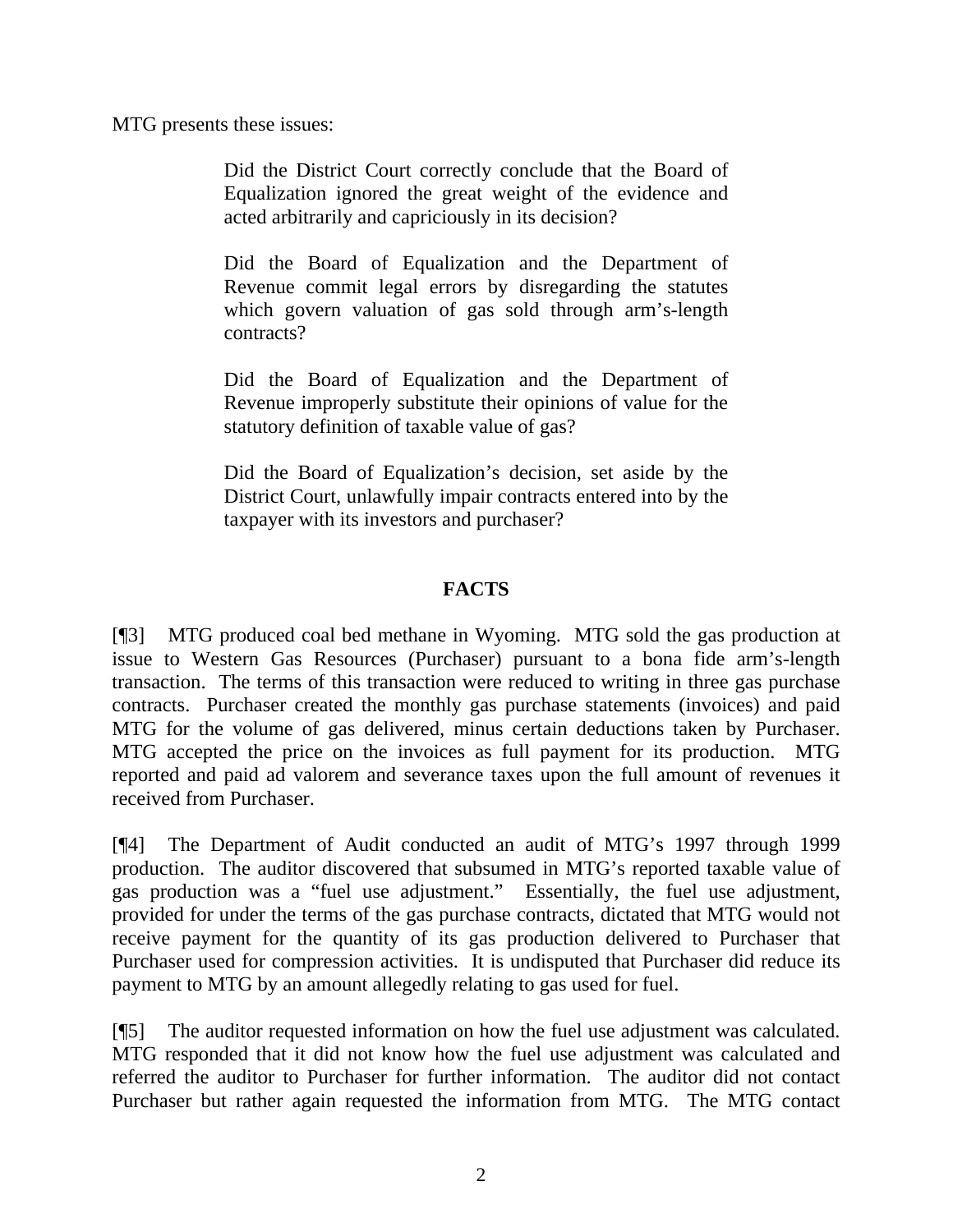responded to this further request by stating: "I do not have any information about fuel [use] deductions and I do not do any calculations for such." The auditor looked to the gas purchase contracts and the invoices for guidance, but concluded they did not contain adequate information by which the auditor could verify the fuel use adjustment. The auditor attempted to gather information from MTG by which the fuel use adjustment could be verified several more times. MTG never responded to the satisfaction of the auditor. Ultimately, the auditor disallowed the deduction, citing MTG's failure to produce verification for it.

[¶6] MTG appealed to the Board. At the hearing, MTG offered testimony that the volume of fuel used for compression could be determined by applying a back calculation using the difference between the contract price and the monthly gas purchase statement prices. MTG also presented some evidence that the actual fuel use allowance taken by Purchaser was within local industry standards.

[¶7] The Board refused to accept the back calculation offered by MTG as verification of the fuel use adjustment. The Board found that the gas purchase contracts required volumetric information for determining the purchase price of the gas production. The Board also found that MTG failed to produce evidence of the actual amount of gas used as fuel. Because of the lack of volumetric information verifying the actual amount of fuel used for compression, the Board affirmed the Department's decision to disallow the fuel use deduction claimed by MTG.

[¶8] MTG appealed the Board's decision to the district court. The district court found that the evidence presented by MTG at the hearing was sufficient to adequately verify the fuel use adjustment. The district court therefore reversed the Board's decision and ordered that the deduction for fuel use be allowed. The Department of Revenue brings this appeal, claiming the Board decision was correct and the district court improperly substituted its judgment for that of the Board.

# **DISCUSSION**

## *Standard of Review*

[¶9] Before this Court for review is a district court order reversing the action of an administrative agency. When reviewing an agency action, the scope of district court review is limited to those matters specified in Wyo. Stat. Ann.  $\S$  16-3-114(c)(ii) (LexisNexis 2005), which provides in pertinent part:

> (c) To the extent necessary to make a decision and when presented, the reviewing court shall decide all relevant questions of law, interpret constitutional and statutory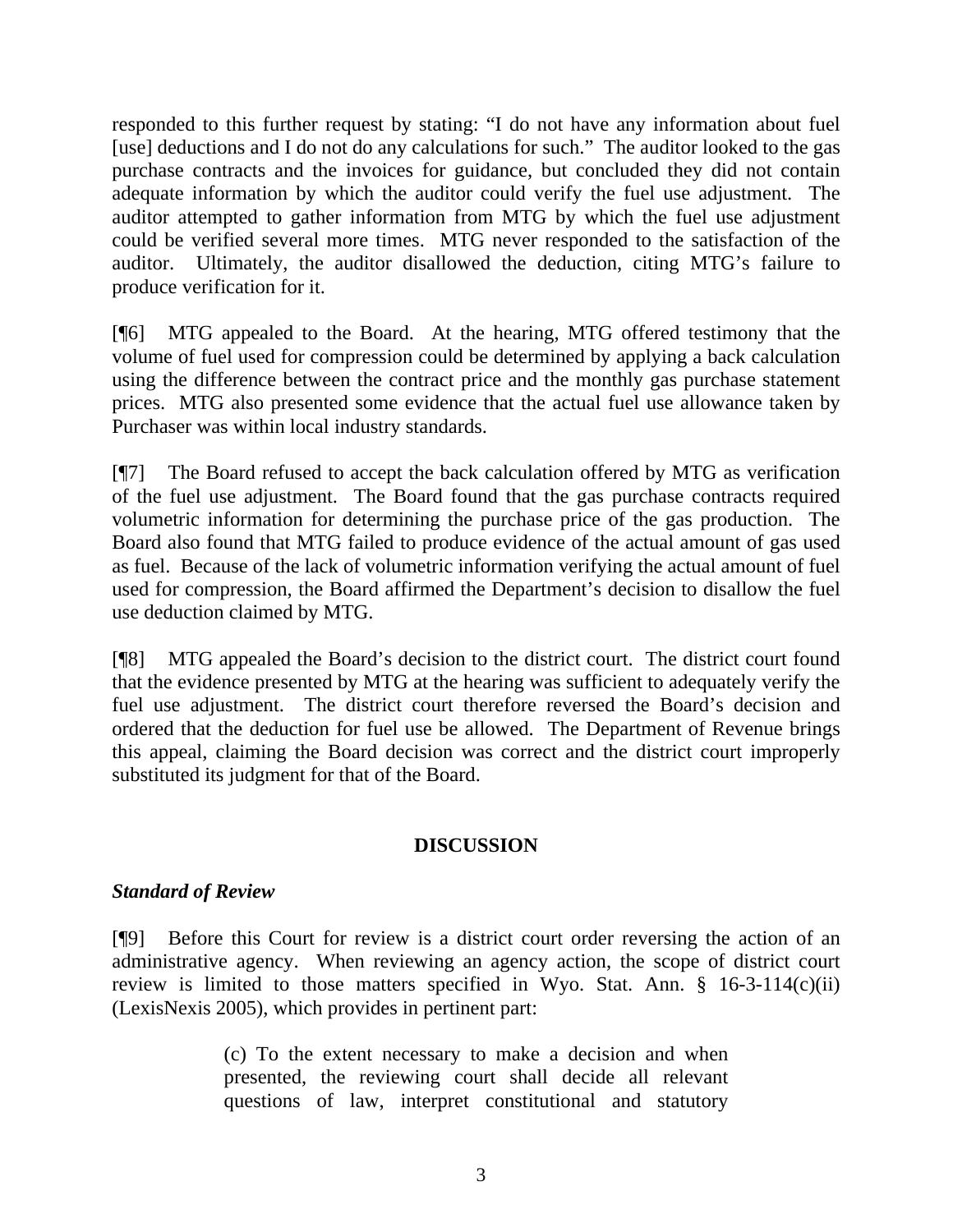provisions, and determine the meaning or applicability of the terms of an agency action. In making the following determinations, the court shall review the whole record or those parts of it cited by a party and due account shall be taken of the rule of prejudicial error. The reviewing court shall:

\* \* \* \*

(ii) Hold unlawful and set aside agency action, findings and conclusions found to be:

> (A) Arbitrary, capricious, an abuse of discretion or otherwise not in accordance with law;

> (B) Contrary to constitutional right, power, privilege or immunity;

> (C) In excess of statutory jurisdiction, authority or limitations or lacking statutory right;

> (D) Without observance of procedure required by law; or

> (E) Unsupported by substantial evidence in a case reviewed on the record of an agency hearing provided by statute.

W.R.A.P. 12.09. It was incumbent upon MTG to present sufficient argument to the district court that the Board's decision should be reversed. *Taylor v. Wyoming Bd. of Medicine*, 930 P.2d 973, 974 (Wyo. 1997) ("Consistently, it has been stated that the party contesting the administrative agency decision has the burden of proving that the agency's decision was reached in violation of one or more of the standards set forth in Wyo. Stat.  $$16-3-114(c)$ .").

[¶10] The basic rules for this Court's review of a district court decision reviewing an agency action have been well-summarized by the Supreme Court of Kansas:

> This court, on appeal from the district court in such cases, is reviewing the propriety of the decision of an inferior appellate tribunal. The legislature has not defined the limits or responsibility of this court on appeal. However, its responsibility is apparent. It must review the record for the purpose of determining whether the district court observed the requirements and restrictions placed upon it by statute. (*Thompson v. Commerce Comm*., 1 Ill.2d 350, 115 N.E.2d 622.)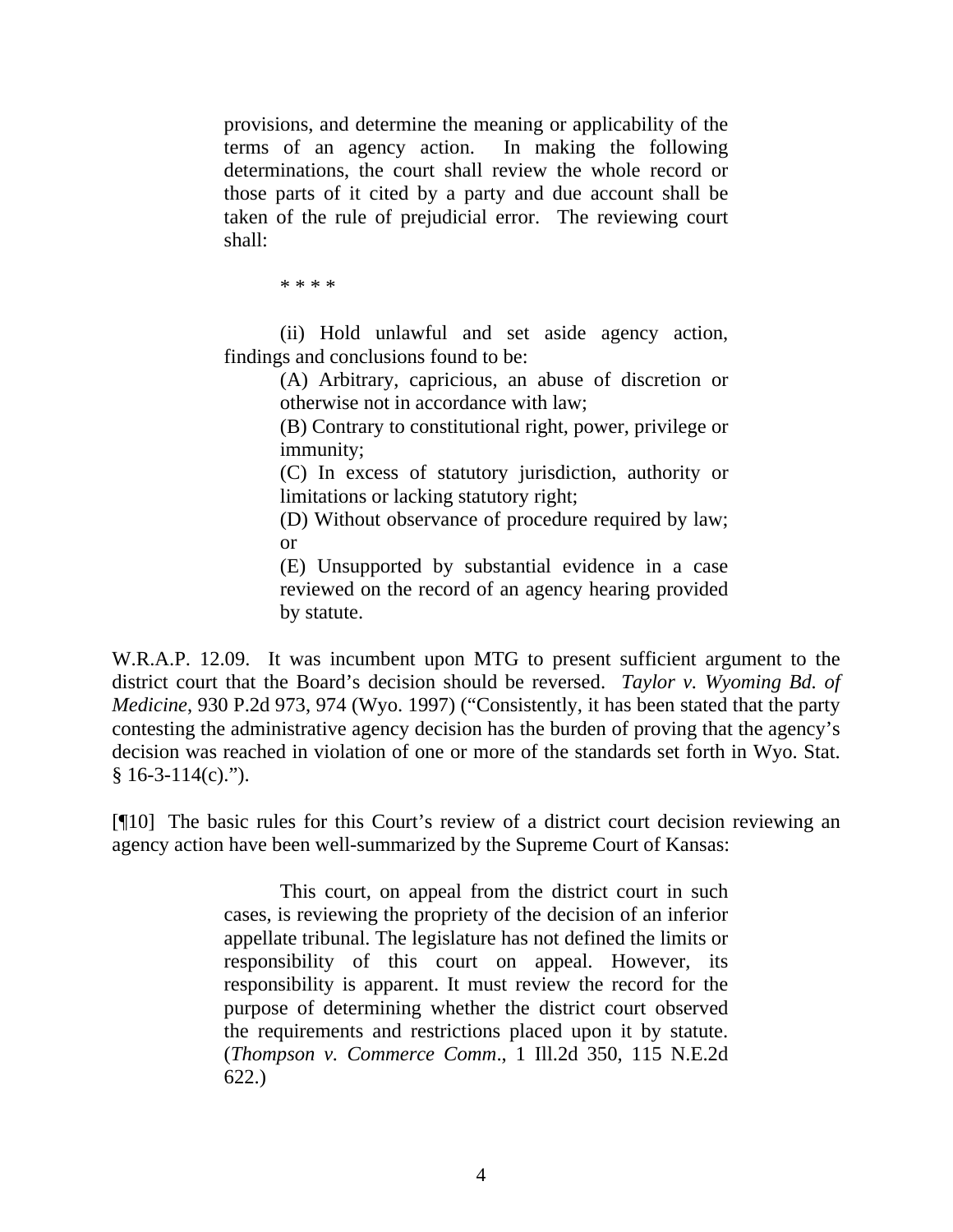The statute providing for proceedings on appeal from an order of the Commission is a directive to the district court as to the nature and extent of its review, and on appeal to the Supreme Court it must determine whether the district court has properly determined the matters to which its powers and duties extend. (*Birmingham Electric Co. v. Alabama Pub. Serv. Comm*., 254 Ala. 140, 47 So.2d 455.)

If the findings of the district court are challenged on the basis that it did not give proper consideration to the presumption in favor of the Commission's findings, or if the district court substitutes its judgment for that of the Commission where the matter is in the realm of fair debate, this court must review the facts for the purpose of determining the issues so presented.

However, this court should not attempt to consider the appeal *de novo* and search the record for the purpose of determining the reasonableness of the Commission's order on the issues not challenged.

*Southwestern Bell Tel. Co. v. State Corp. Comm'n*, 386 P.2d 515, 526 (Kan. 1963).

[¶11] This Court has acknowledged, for the purpose of determining whether the district court observed the requirements and restrictions placed upon it, the first duty of this Court is to make the same review of the agency's action as does the district court. In order to fulfill this duty, we review the case as if the appeal from agency action came directly to this Court:

> On appeal from a district court's consideration of an agency action, this Court is not bound by the conclusions of the reviewing court. Rather, using the same evidentiary materials and the same review standards as the district court, we conduct an independent inquiry into the matter, just as if it had proceeded directly to us from the agency.

*Southwest Wyoming Rehab. Ctr. v. Employment Sec. Comm'n of Wyoming*, 781 P.2d 918, 920 (Wyo. 1989).

[¶12] This brings us to our general standard and scope of review:

For the purpose of reviewing the propriety of the district court's action, we will review the agency action as though the appeal were directly to this Court from the agency. We are governed by the same rules of review as was the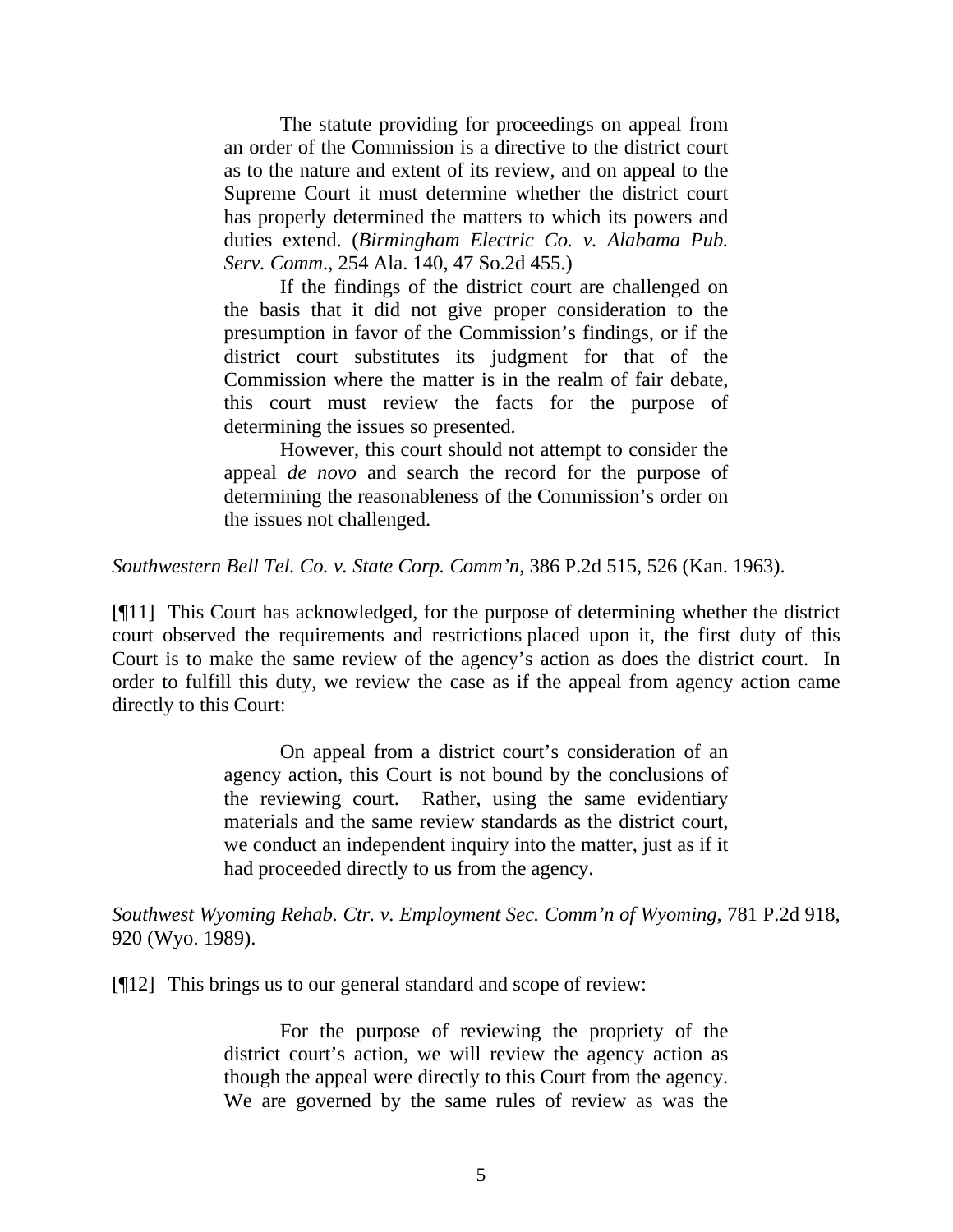district court. *Federal Trade Commission v. Sun Oil Company*, 371 U.S. 505, 83 S.Ct. 358, 9 L.Ed.2d 466 (1963); *Kansas State Board of Healing Arts v. Foote*, 200 Kan. 447, 436 P.2d 828 (1968); *Alabama Public Service Commission v. Nunis*, 252 Ala. 30, 39 So.2d 409 (1949); *Diamond Ring Ranch, Inc. v. Morton*, 10th Cir. 1976, 531 F.2d 1397.

Therefore, we will not substitute our judgment for that of the agency. *Shenefield v. Sheridan County School District No. 1*, Wyo., 544 P.2d 870 (1976); *Sweetwater County Planning Committee for Organization of School Districts v. Hinkle*, Wyo., 493 P.2d 1050 (1972). [The party as to whom the Board's action was adverse] has the burden of establishing the insufficiency of the evidence to sustain the Board's decision. *Board of Trustees, Laramie County School District No. 1 v. Spiegel*, Wyo., 549 P.2d 1161 (1976).

*Board of Trustees of Sch. Dist. No. 4, Big Horn Cty. v. Colwell,* 611 P.2d 427, 428 (Wyo. 1980).

[¶13] In conducting our independent inquiry of the agency action, we give deference to the agency's findings of fact and review the agency's findings of law de novo:

> This Court will defer to an agency's findings of fact if they are supported by substantial evidence. *Whiteman v. Workers' Safety and Comp. Div.*, 984 P.2d 1079, 1081 (Wyo. 1999). Substantial evidence is "relevant evidence that a reasonable mind can accept as adequate to support an agency's conclusion." *Id.* (quoting *Casper Oil Co. v. Evenson*, 888 P.2d 221, 224 (Wyo. 1995)). We will affirm an agency's conclusions of law only if they are in accordance with the law. *Snyder v. State ex rel. Workers' Comp. Div*., 957 P.2d 289, 293 (Wyo. 1998). When an agency's determinations involve elements of law and fact, or ultimate facts, we do not give them the same deference we reserve for findings of basic fact. *Basin Electric Power Coop., Inc. v. Dep't of Revenue*, 970 P.2d 841, 850 (Wyo. 1998). Instead, we separate the factual elements from the legal elements to determine whether the appropriate rule of law has been correctly applied to the facts and defer to the agency's ultimate factual finding only if there is no error in either stating or applying the law. *Id.* at 850-51.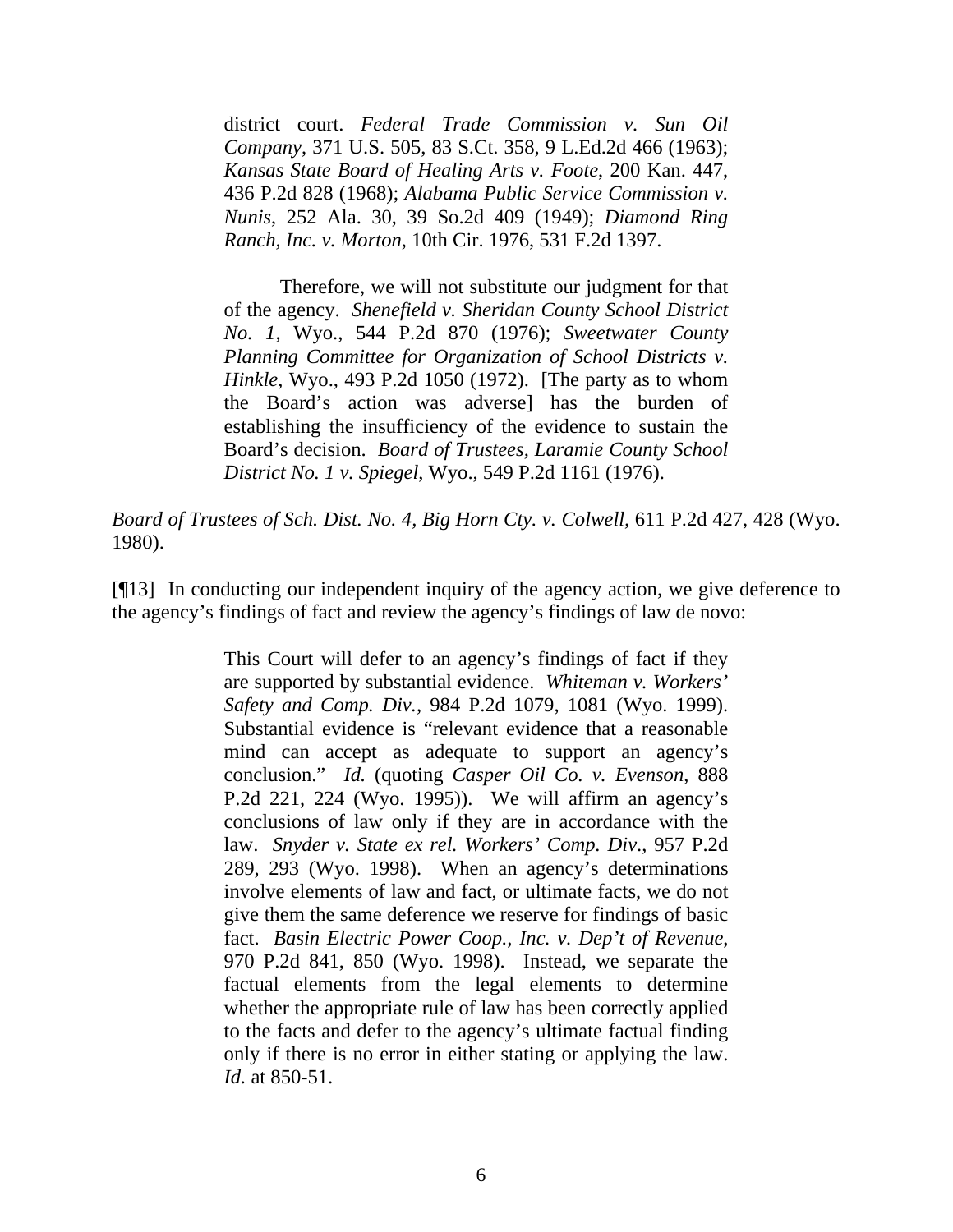*Amoco Prod. Co. v. State of Wyoming, Dep't of Revenue*, 2004 WY 89, ¶6, 94 P.3d 430, ¶6 (Wyo. 2004).

## *Analysis*

[¶14] Preliminarily, it should be noted that the taxable value of state assessed property in Wyoming is self-reported. Wyo. Stat. Ann. § 39-13-107 (LexisNexis 2005) (ad valorem taxation); Wyo. Stat. Ann. § 39-14-207 (LexisNexis 2005) (severance taxation of mine products); *Moncrief v. Wyoming State Bd. of Equalization*, 856 P.2d 440, 445 (Wyo. 1993) ("Since the severance tax was enacted in 1969, it has been a self-assessment system."). The Department of Audit is authorized to conduct audits of the taxpayerreported taxable value of production. Wyo. Stat. Ann. § 9-2-2003(e) (LexisNexis 2005). The Department of Revenue is authorized to request the Department of Audit to conduct an audit, involving the examination of "the books and records of any person paying ad valorem taxes," for the purpose of verifying a taxpayer's reported values. Wyo. Stat. Ann. § 39-14-208(b)(i) (LexisNexis 2005). Wyoming Statute § 39-14-208(b)(vii) (LexisNexis 2003)(amended 2005) mandates that taxpayers retain "accurate books and records of all production subject to severance taxes imposed by this article and determinations of taxable value as prescribed by [Wyo. Stat. Ann. §] 39-14-203(b) for a period of seven (7) years and make them available to department examiners for audit purposes." Thus the taxpayer is required to maintain accurate records supporting its reported taxable value to produce to the Department, through the Department of Audit, upon audit.

[¶15] The respective orders of the Board and the district court sum up the divergent approaches those reviewing bodies took in reviewing the adequacy of MTG's attempt to verify its self-reported taxable value of its gas production at issue. The decision of the Board is precisely stated in its order denying the motion for reconsideration filed by MTG (all emphasis in original):

> Our ultimate finding in this case was that [MTG] failed to present the volumetric information necessary to calculate the claimed fuel use adjustments pursuant to the formulas contained in its contracts with [Purchaser].

> We found [MTG] responded to the Department of Audit's requests for information concerning the fuel use by providing information indicating that the fuel use was the difference between the price reflected on [Purchaser's] sales statements and the price calculated pursuant to the terms of the contract. . . .

> We found [MTG] did not provide volumetric information needed to **verify** the volume of [MTG's] gas used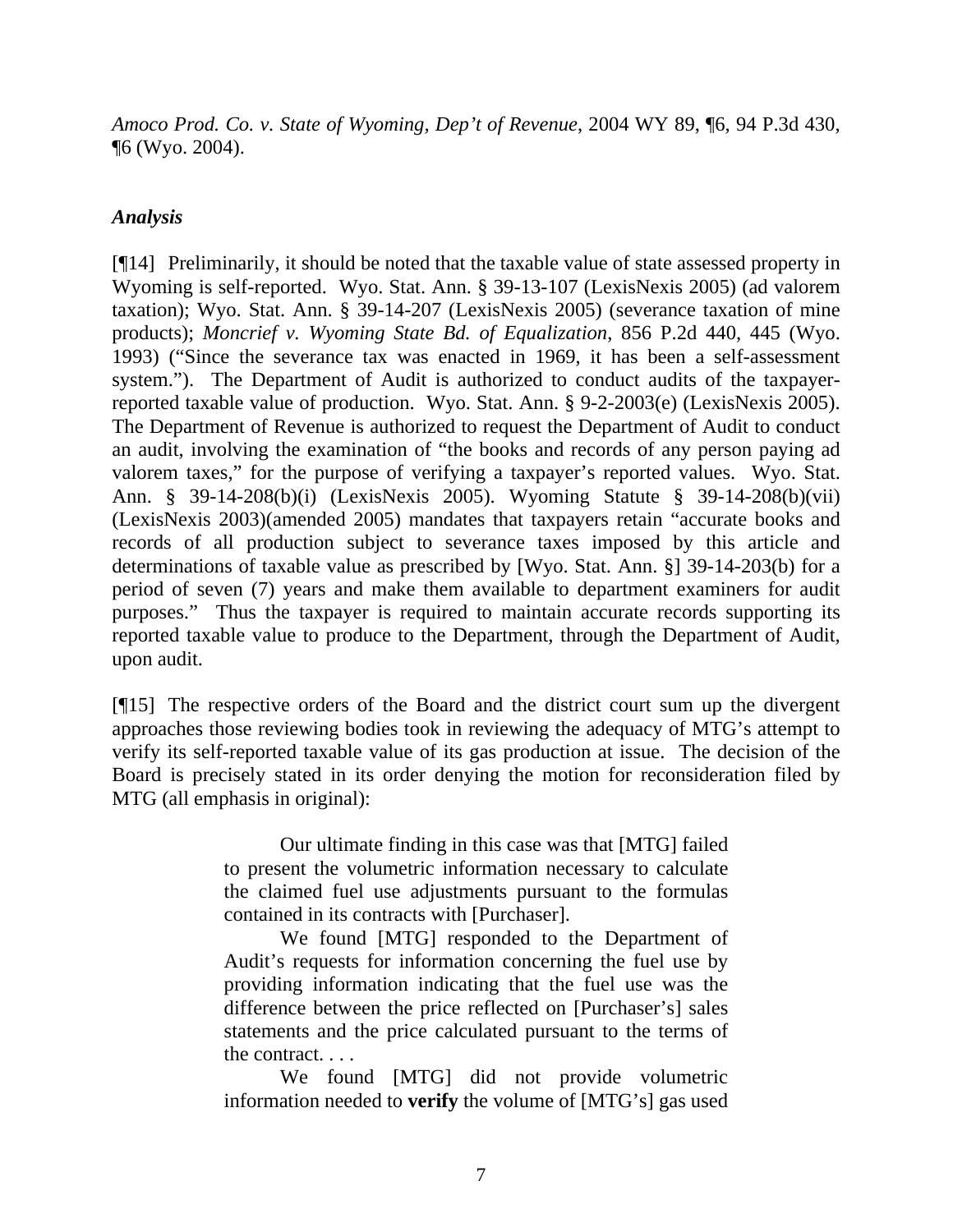for fuel. . . . We understand a fuel use figure can be back calculated using the difference between the contract price and the gas statement price. However, the question is whether that information and the back calculation is [sic] sufficient to **verify** the claimed fuel usage. We found it was not. The volumetric information required by the contracts to calculate the fuel usage was necessary to verify the correctness of the claimed fuel usage. The volumetric information was not provided to the auditor or to us at the hearing. . . .

\* \* \* \*

. . . Without the volumetric information specified by the contracts under which [MTG] sold its gas, it is not possible to verify that the price reported is correct. Therefore, we found the Department was justified in denying the claimed price adjustment.

The Board found the real issue to be that MTG was requesting that the Board accept its back calculation supported by generic data on typical industry fuel usage in the region without verification of the actual volume of gas used. The Board declined to accept MTG's proposed method of calculation "as a substitute for the information required by the contract so the actual fuel use may be verified."

[¶16] The district court reversed the decision of the Board. The district court found:

[MTG] presented sufficient evidence at the [Board] hearing to satisfy its burden of proof regarding the fuel use deduction, and, in particular, that the amounts paid by Western Gas Resources for gas purchased from [MTG] were properly paid pursuant to arms-length [sic] contracts, including fuel use deduction clauses. [MTG] properly reported these armslength [sic] sales and paid severance and ad valorem tax upon all amounts received from Western Gas.

The district court concluded that the Board improperly ignored the evidence presented by MTG. The district court remanded the case for calculation of "the tax due on sales of gas by [MTG] based upon the amount actually received from the sales, allowing the fuel use deductions as invoiced."

[¶17] As can be seen from the orders, the primary issue in this appeal is what, exactly, MTG was required to prove. Simply put, MTG argues that the taxable value of its production is the actual payment amount it received from Purchaser. MTG's argument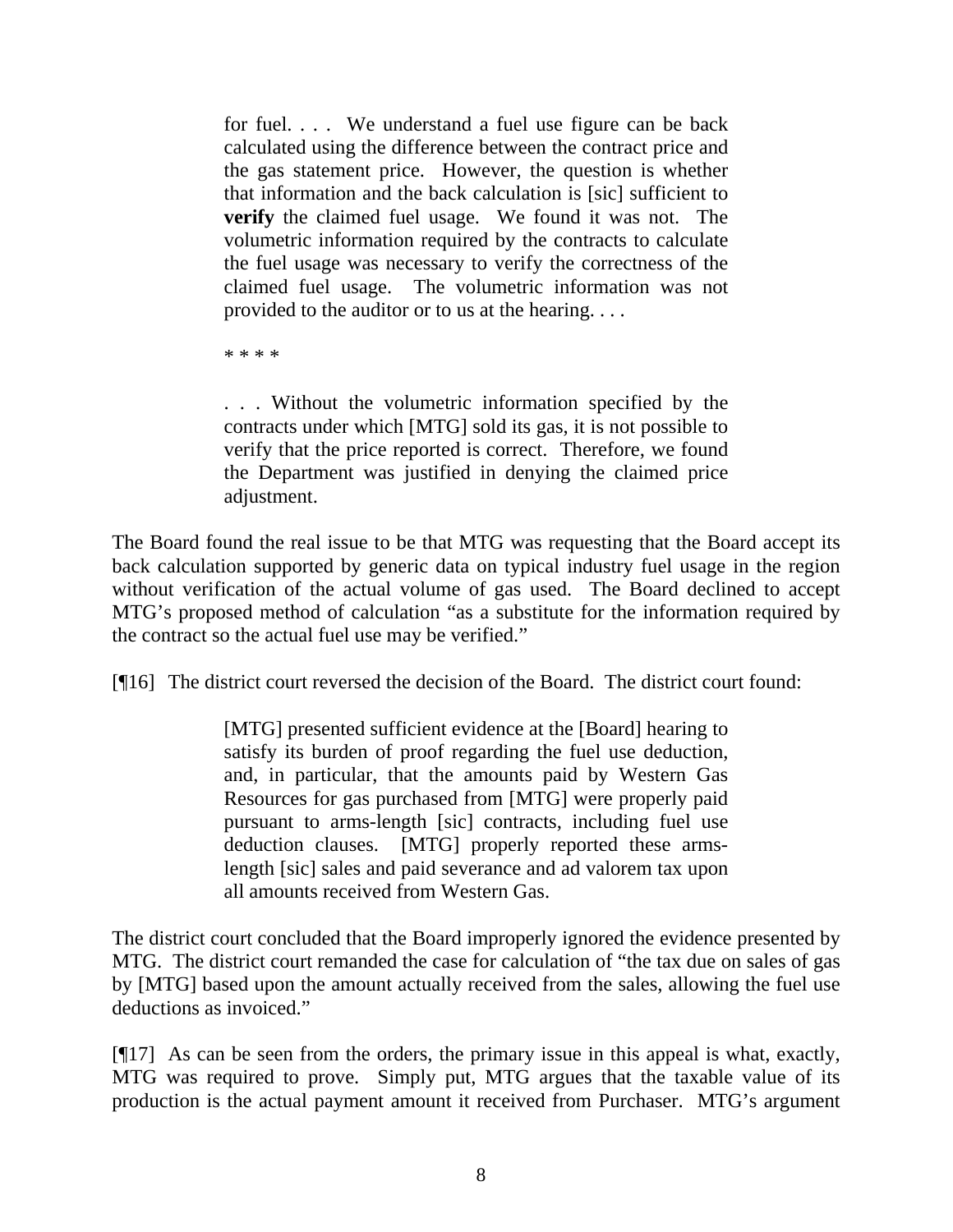continues that its acceptance of the invoice pricing as the appropriate price under the gas purchase contracts should be sufficient. If more is needed, then the back calculation, supported by industry standards, provides sufficient verification of the fuel use adjustment. If MTG is correct in its assertion that the invoices and the contracts, as well as evidence regarding industry standards, contain all the evidence needed to verify its reported taxable value for its gas production, then MTG has presented sufficient evidence to support its fuel use deductions. If, however, the Board is correct in its assertion that the fuel use adjustment must be verified by volumetric information of the exact amount of MTG's gas used for fuel, MTG arguably has not presented sufficient evidence and the fuel use deduction was properly disallowed.

[¶18] In support of its evidentiary argument, MTG argues that the Department has no statutory authority to look beyond the actual payment received and accepted by MTG as full payment. This Court agrees that an administrative agency, as a creature of statute, must limit its activities to those authorized by the legislature:

> It is axiomatic that an agency has and may properly exercise only those powers authorized by the legislature. *U S West Communications, Inc. v. Wyoming Public Service Com'n*, 958 P.2d 371, 374 (Wyo.1998) (*quoting Tri County Telephone Ass'n, Inc. v. Wyoming Public Service Com'n*, 910 P.2d 1359, 1361 (Wyo.1996)); *Preferred Energy Properties v. Wyoming State Bd. of Equalization*, 890 P.2d 1110, 1113 (Wyo.1995); *Hupp v. Employment Sec. Com'n of Wyoming*, 715 P.2d 223, 225 (Wyo.1986). An agency is wholly without power to modify, dilute or change in any way the statutory provisions from which it derives its authority. When an administrative agency takes an action that exceeds its authority or proceeds in a manner unauthorized by law, that action is null and void. *Triska v. Department of Health and Environmental Control*, 292 S.C. 190, 355 S.E.2d 531, 533 (1987).

*Platte Dev. Co. v. State of Wyoming, Envtl. Quality Council*, 966 P.2d 972, 975 (Wyo. 1998).

[¶19] Turning then to the applicable statutes, we find that the Department is charged with arranging for audits of taxpayer-reported values for the purpose of establishing if:

> (A) Taxable volumes or values were not accurately reported; (B) Clerical errors were made in determining taxable volumes or values;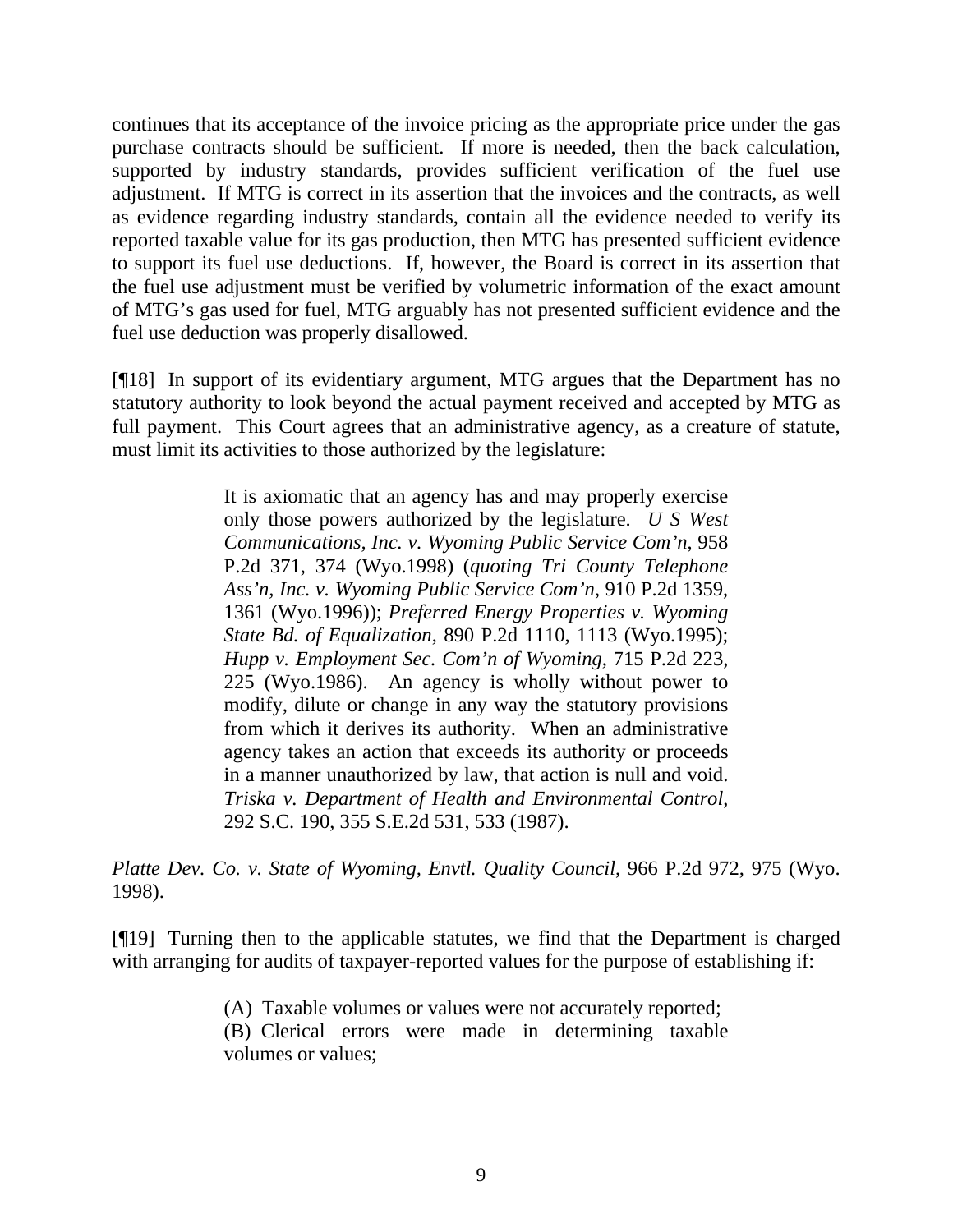(C) Taxable volumes or values for the year that production occurred were not calculated in compliance with Wyoming statutes or rules governing the determinations; or (D) Additional payment for production was received and not reported whether such payment was received in the year of production or in subsequent years.

Wyo. Stat. Ann. § 39-14-208(b)(i) (LexisNexis 2005). Subsection C clearly authorizes the Department to go beyond simply the numbers reported and payments received for production to independently determine if the taxable value was calculated in compliance with applicable Wyoming statutes and rules. Hence, MTG's argument as to the scope of an audit is not well taken.

[¶20] As for the actual determination of taxable value, both parties agree that the fair market value of MTG's gas production must be calculated according to Wyo. Stat. Ann. § 39-14-203 (LexisNexis 2005):

(a) Taxable event. The following shall apply:

(i) There is levied a severance tax on the value of the gross product extracted for the privilege of severing or extracting crude oil, lease condensate or natural gas in the state. The tax imposed by this subsection shall be in addition to all other taxes imposed by law including, but not limited to, ad valorem taxes imposed by W.S. 39-13-101 through 39-13- 111.

(b) Basis of tax. The following shall apply:

(i) Crude oil, lease condensate and natural gas shall be valued for taxation as provided in this subsection;

\* \* \* \*

(v) If the crude oil, lease condensate or natural gas production as provided by paragraphs (iii) and (iv) of this subsection are sold to a third party, or processed or transported by a third party at or prior to the point of valuation provided in paragraphs (iii) and (iv) of this subsection, the fair market value shall be the value established by bona fide arms-length [sic] transaction[.]

The parties to the instant appeal agree that the terms of the sale of MTG's gas to Purchaser resulted from of a bona fide arm's-length transaction. The gas purchase contracts embody the terms of that arm's-length transaction. The parties disagree as to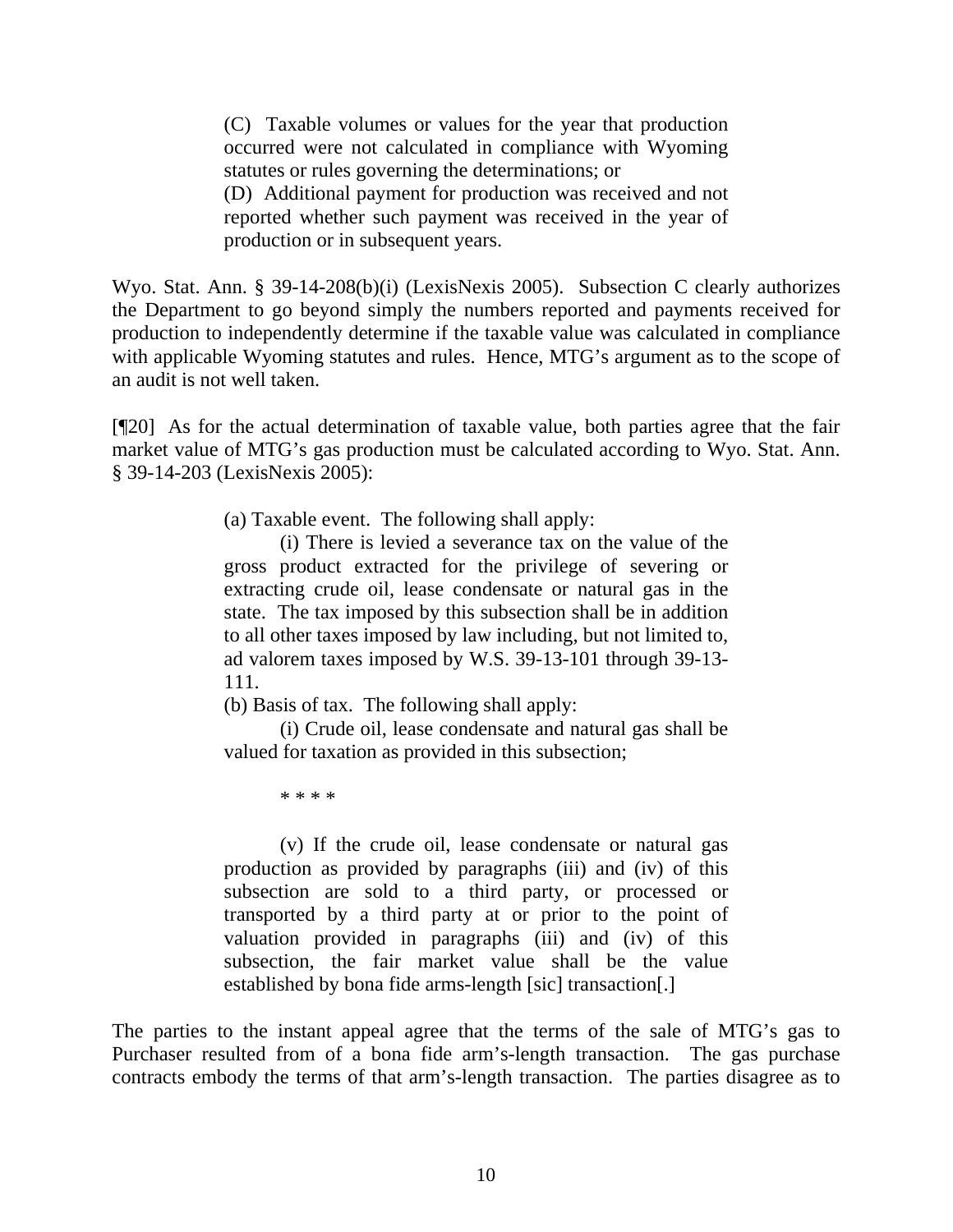the role the gas purchase contracts should play in determining the taxable value of MTG's gas production.

[¶21] MTG argues that the Department, pursuant to the valuation statute, has authority to determine only if a contract exists that is the product of a bona fide arms-length transaction. MTG continues that, if such a contract exists, the Department cannot refer to the specific terms of the contract, but rather must accept what the parties agree is an acceptable price under the contract as the fair market value of the purchased gas. Specifically, MTG argues that individual adjustments need not be verified as long as the adjustment itself is allowed by contract. The logic behind this reasoning is that, since the parties to the gas purchase contract have adverse economic interests, neither party will be willing to accept an unreasonable sales price. The price actually paid and received will be a fair reflection of actual market conditions.

[¶22] The Department, on the other hand, argues that such an informal approach to valuation will make it impossible to fulfill its statutory duties regarding verifying the selfreported fair market value of production. Specifically, the Department relies upon the language of the statute that "the fair market value **shall be** the value established by bona fide arms-length [sic] transaction" (emphasis added). The Department argues that, in this case, the value established by the bona fide arm's-length transaction is embodied in the terms of the gas purchase contracts. Therefore, the Department concludes, MTG's selfreported value of its gas production can only be verified upon audit by comparing the value reported to the value established by the specific pricing terms of the gas purchase contracts.

[¶23] Statutory construction is a matter of law which this Court reviews de novo. *Amoco Prod. Co. v. State of Wyoming, Dep't of Revenue*, 2004 WY 89, ¶34, 94 P.3d 430, ¶34 (Wyo. 2004). While MTG's logic is appealing, the Department presents the more persuasive argument. The language of the statute is plain as it pertains to the instant issue. The fair market value "shall be the value established by bona fide arms-length [sic] transaction." The gas purchase contracts embody the terms of the arm's-length sales transaction between MTG and Purchaser. Thus, the fair market value "shall be the value established" in the gas purchase contracts. It follows that it is the specific terms of the contracts that must be used to establish the legislatively defined fair market value. In verifying the value of gas production, therefore, the Department is required by the statute to refer to the specific terms of the contracts.

[¶24] Additionally, this Court has previously determined that it is appropriate for the Department to refer to an applicable contract when independently verifying taxable values. In *Preferred Energy Properties v. Wyoming State Bd. of Equalization*, 890 P.2d 1110 (Wyo. 1995), there was a disagreement as to whether appellant held an ownership interest in certain well production. The Department and the Board referred to an applicable farmout agreement to resolve the question. Appellant argued that referring to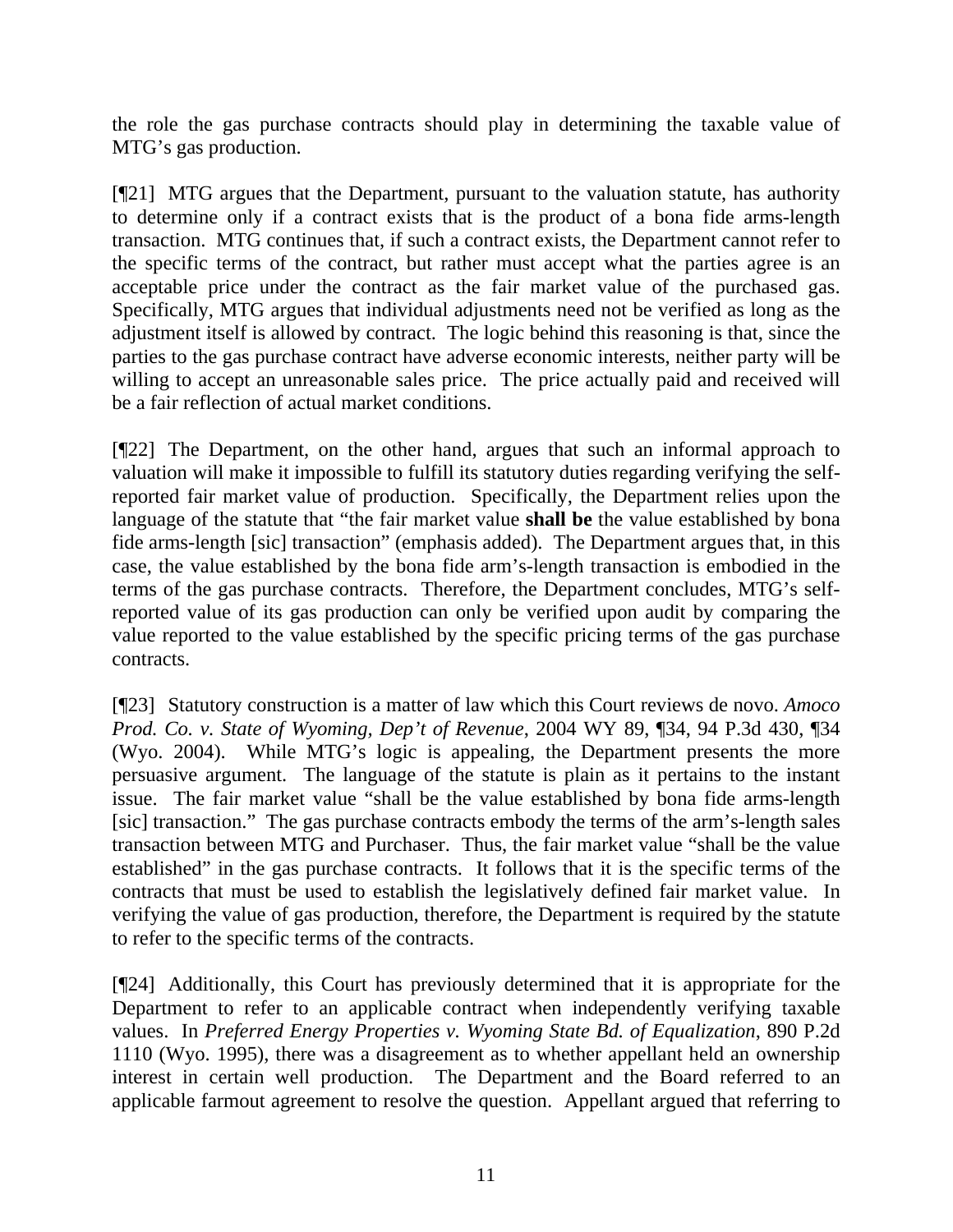the farmout agreement was beyond the scope of the Board's authority. The Court's response was to:

> hold that an administrative agency, while prohibited from settling or adjudicating rights under a contract, may use a contract as evidence to support its findings or to refute a party's position. See [Wyo. Stat. Ann. §] 16-3-107(c) (1994 Cum.Supp.) (agency can require production of any relevant documents). Of course, the agency's interpretation of the contract will be subject to judicial review if a party claims error. See [Wyo. Stat. Ann. §] 16-3-114 (1990) (providing for judicial review of agency actions).

*Preferred Energy,* at 1113. Thus, we consider it settled that the Department can, and should, refer to any applicable contracts when independently verifying taxable values.

[¶25] As applicable to the instant appeal, the gas purchase contracts between MTG and Purchaser all contain essentially the same pricing terms. The pricing terms agreed to by the parties required the contract price of the gas to be computed using a formula that required volumetric information. In other words, under the terms of the contracts, the exact contract price could only be computed if actual volumes were known. The only reference to the fuel use allowance in the pricing terms is to the effect that the general price calculation formula "provides that fuel used in Purchaser's facilities shall be borne by Producer." No formula for calculating the fuel use allowance is provided in the contracts. Because of the contracts' requirement of volumetric information for the general pricing formula, however, it is appropriate to conclude that the contracts anticipated that actual volumes of gas used for fuel would be reported, or at least be verifiable. To this end, the contracts give MTG the right to audit Purchaser's books.

[¶26] The monthly gas purchase statements contained the volumes of gas delivered to Purchaser. There is no dispute that MTG's total gas sales volumes were accurately reflected in the invoices. However the invoices, as prepared by Purchaser, did not contain volumetric information regarding the gas used for fuel. The lack of a reference in the invoices to the exact quantity of gas used for fuel is not consistent with the specific pricing term of the sales contracts. Without knowing the exact quantity of gas used for fuel, there was no way of determining if the payment received accurately correlated to the payment that would be due if the sales price was computed according to the pricing terms of the gas purchase contracts.

[¶27] As explained above, the legislature has determined that the fair market value of gas production is controlled by the contract price. The gas purchase contracts in this instance, as agreed to by the parties, required specific volumetric information for the computation of the contract price. Therefore, in order to comply with the statute, the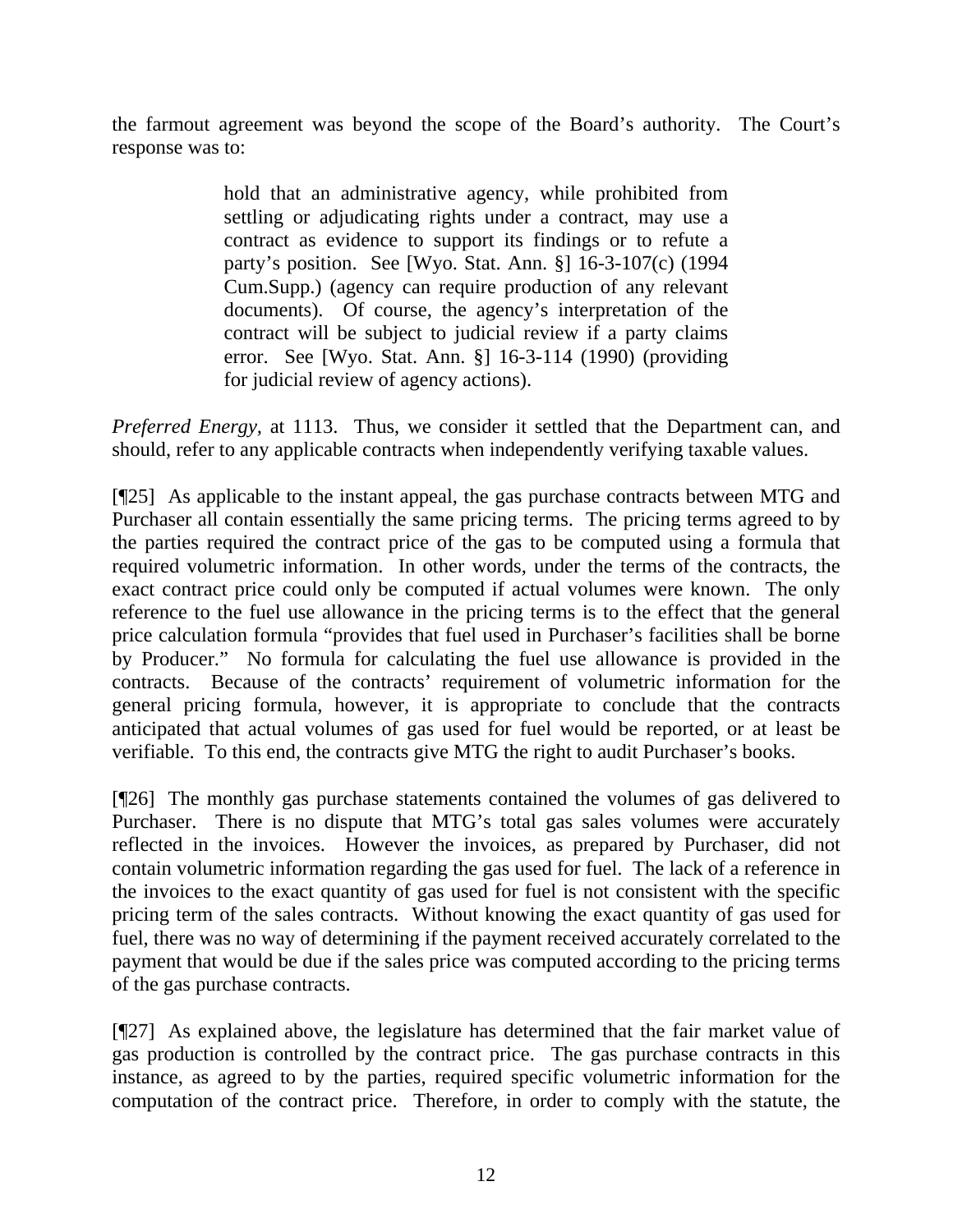Department was correct in requiring verification of the quantity of gas used as fuel so the figure could be input into the contract pricing formula.

[¶28] There can be no doubt that MTG did not provide the Department with exact volume information concerning the actual amount of gas used for fuel during the audit. MTG admitted, as part of the hearing procedures, that it never audited Purchaser's books or otherwise independently verified the fuel use deduction taken by Purchaser. As stated in the above facts, when asked for information about how the fuel use adjustment was calculated, MTG responded that it did not know how the fuel adjustment was calculated and instead referred the Department to Purchaser.<sup>1</sup>

[¶29] The only MTG employee to testify at the hearing before the Board was Vicki Scheider, an MTG employee for almost twelve years at the time of the hearing, and the employee who did the general accounting for MTG. Ms. Scheider did not, however, do the initial computation of taxable value on the gas production at issue, nor was she personally involved in the audit process. After the audit was completed she used a calculation on the invoices to determine the alleged amount of fuel used by Purchaser for compression activities. Regarding the fuel use adjustment claimed by Purchaser, she testified in part as follows:

> [Mr. Hardsocg (for the Department)]: Ms. Scheider, you stated that you were able to use the gas purchase statements to run through this calculation. Can you please explain to me how you got to the 31,169 [a figure derived after the fuel use allowance was taken by Purchaser], which is listed on your calculation and which is also listed on that first gas purchase statement?

[Ms. Scheider]: How I calculated it?

Q: Yes. How did you –

A: I didn't calculate it. I took it off the Western Gas statement.

Q: Okay. But how did Western Gas get to the number 31,169?

A: I haven't checked any of their numbers. I couldn't say how they calculated that.

<sup>&</sup>lt;sup>1</sup>The Department never contacted Purchaser, nor was it required to. As explained in ¶14, the onus is on MTG to provide all necessary documentation.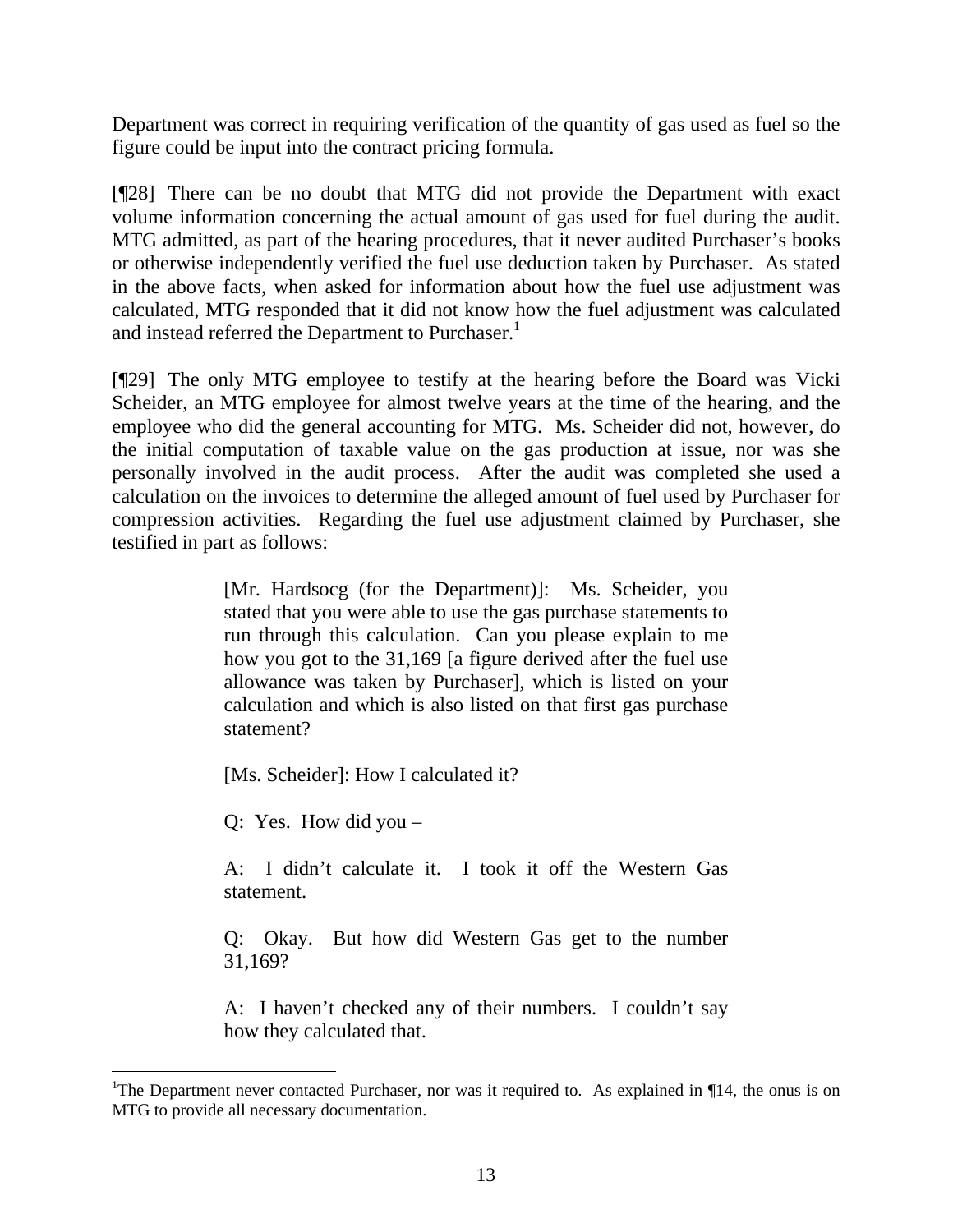Q: Is it fair to state that they made a fuel [use] adjustment to get to that number?

A: Yes.

Q: Do you have any idea how they made a fuel [use] adjustment?

A: I don't have those calculations in front of me.

Q: So what you're saying is by – you simply accepted as true the \$31,169.10 as the value reported on the Western Gas purchase statement?

A: Yes.

Q: Isn't it true, then, that the fuel [use] adjustment is not specifically broken out on the Western Gas statement?

A: It is not.

[¶30] MTG also evoked testimony at the hearing from a representative from Purchaser explaining the back calculation. The testimony from the representative of Purchaser is summarized by the following excerpt:

> [Board member]: [I]f I were to look at this [gas purchase] statement, how would I know that the fuel factor was the correct fuel factor?

> [Purchaser representative]: You would have to run through exactly the calculation.

> Q: But how would I know that? I mean, I can get the arithmetic portion, but how do I know that that's the correct portion I'm being billed for?

> A: You do not. All you know is that is what you were billed for. If you run through this calculation, you know that's what you were billed for. If it's correct or not is somewhat a matter of being explained what the typical fuel rates would be.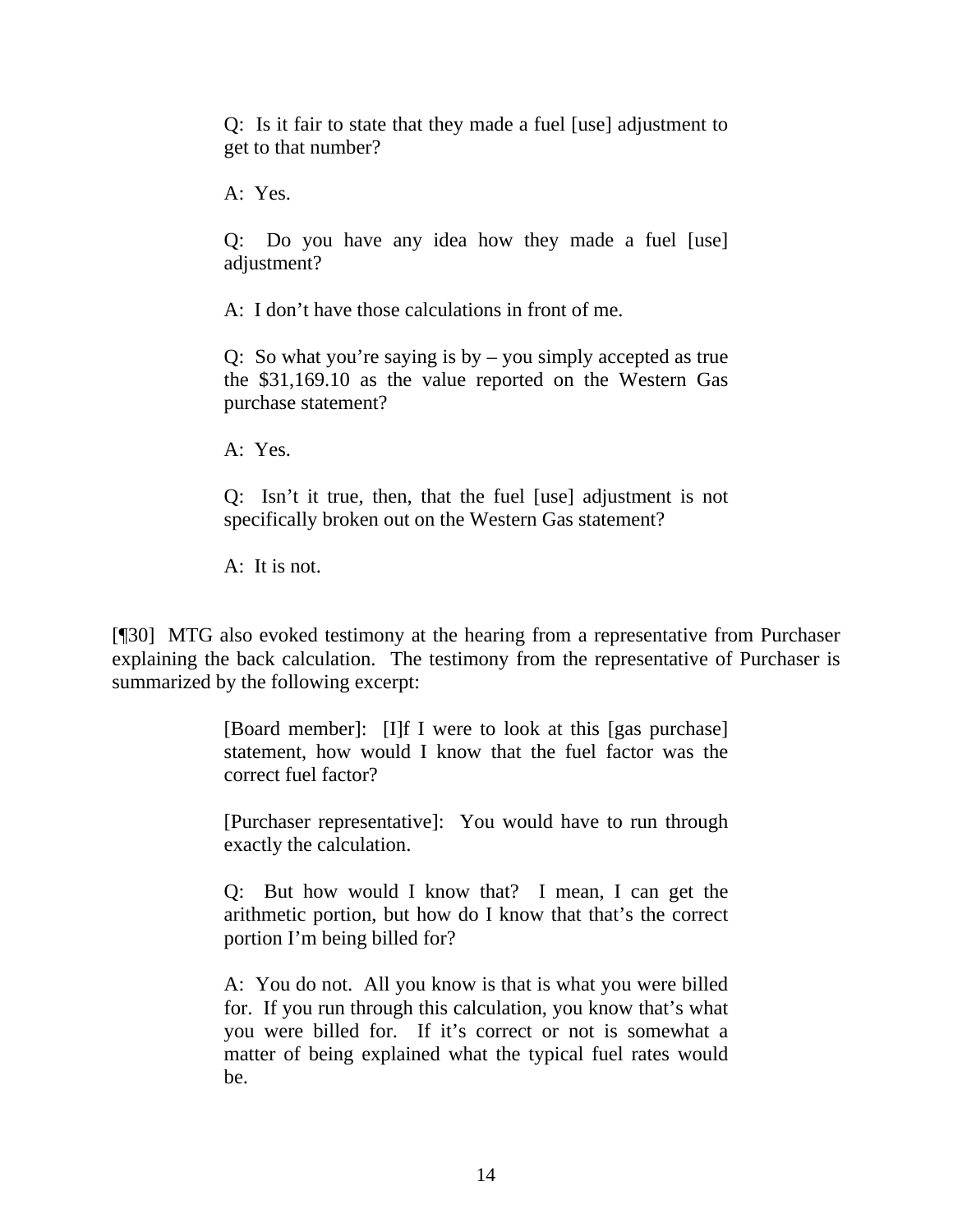Q: Nevertheless, there is a leap of faith that goes on here on the part of the producer, then, correct?

A: I would call it a very small leap of faith. We feel an obligation as a provider of services or as a purchaser to at least demonstrate these are valid or reasonable numbers. If they want to go further than that and take the time to audit the books, we're perfectly open to that, too, but most producers become fairly knowledgeable that it takes X amount of fuel and doesn't matter whether you're selling to Western or MIGC or Bear Paw or Enron or who it is, but that it takes X amount of fuel to provide that service. As long as they back calculate this number and that is reasonable or lower than normal, they are quite satisfied, and I think rightfully so.

The Purchaser representative also testified that the gas purchase contracts only provided for a fuel use deduction to be factored into the pricing. The pricing terms did not precisely dictate how the fuel use adjustment was to be calculated. The Purchaser representative did not present any evidence verifying the exact volume of gas used for fuel.

[¶31] Purchaser was the entity that calculated the fuel use deduction and the entity that MTG referred the auditor and the Department to for information regarding the fuel use adjustment. As such, it can be assumed that the Purchaser representative would be the person with the most knowledge as to the calculation of the fuel use allowance. As the representative from Purchaser testified, the exact volume of fuel used could not be precisely determined solely from the contracts and the invoices. The producer would have to audit Purchaser's books for further information. No other evidence contradicted this testimony.

[¶32] Based upon the evidence received at the hearing, the Board specifically found that MTG failed to present volumetric information verifying the exact amount of fuel used for compression activities. After a full review of the record, this Court determines that this finding is supported by substantial evidence. The evidence shows that MTG contractually had the option of auditing Purchaser's books but chose not to do so. MTG simply accepted the payment price as calculated by Purchaser without verification of the actual volumes of gas used for fuel. No further evidence regarding the actual volume of fuel used for compression activities was presented at the hearing.<sup>2</sup> This Court also agrees

 $\overline{a}$  $2$  MTG asserts that, for various reasons, neither itself nor Purchaser could obtain the actual volume figures. Even assuming this assertion is correct, it has no relevance to this appeal. MTG agreed to the terms of the contracts. The parties could have agreed to any of several different methods for valuing gas used for fuel. The fact that the contracts ultimately entered into by the parties call for information not readily available to either MTG or Purchaser simply reflects a mistake on their part. MTG may be willing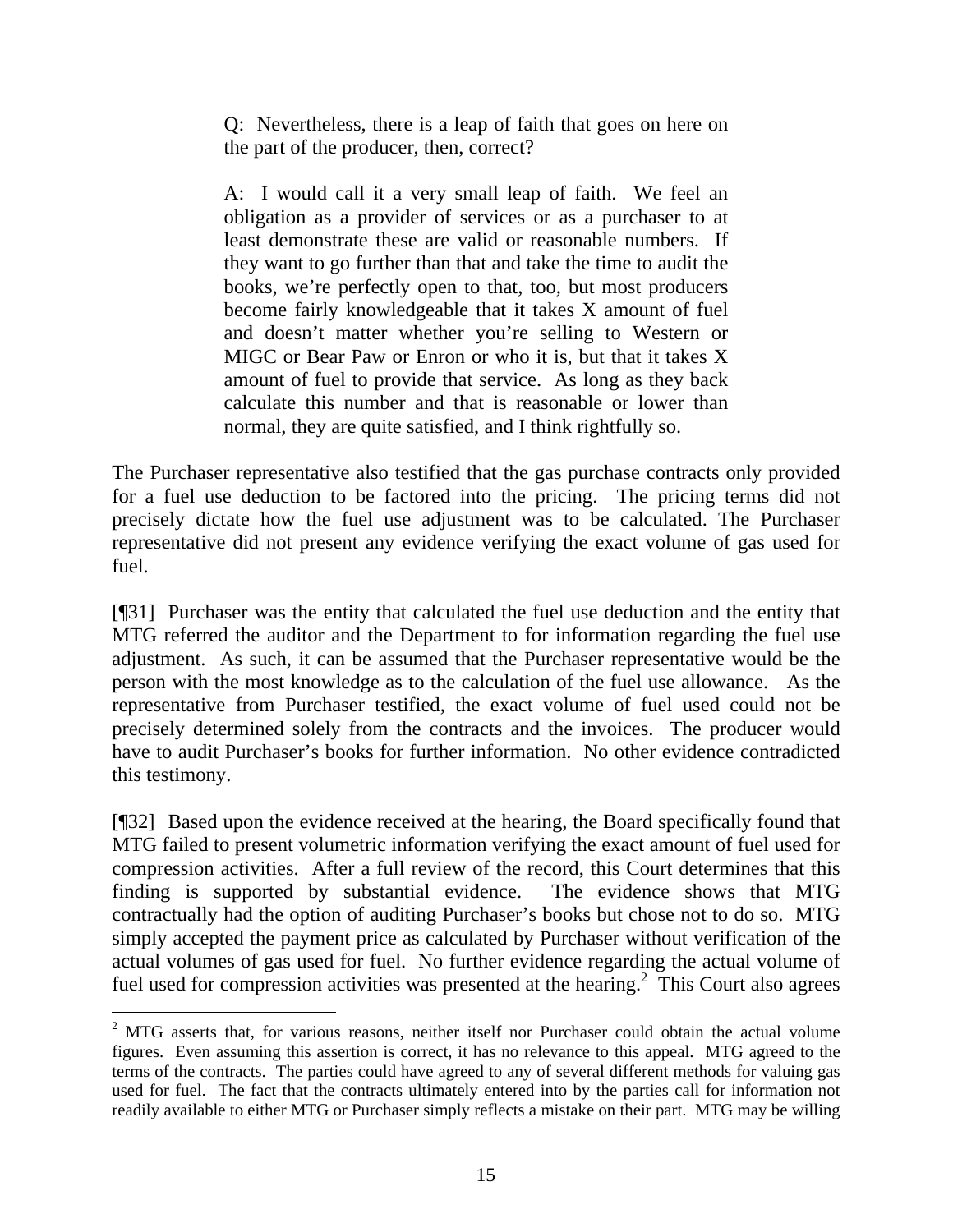that the lack of volumetric information made it impossible for the Department to verify that MTG received the contract price for its gas production. MTG's fuel use deduction was necessarily disallowed for lack of verification that the monetary amount of the deduction complied with the terms of the gas purchase contracts.

[¶33] We therefore disagree with the order of the district court and hold that the evidence presented by MTG at the Board hearing was not sufficient under the law to support its claimed fuel use deduction. The district court's decision reflects the wrong standard of review. Whether or not MTG presented sufficient evidence supporting its position is not relevant to the review of agency action after a full hearing. The standard of review requires the reviewing court to determine if, upon review of the entire record, substantial evidence exists to support the agency action. Upon reading the Board's order after hearing and the Board's order denying MTG's motion to dismiss, it is apparent that the Board did not ignore the evidence presented by MTG. The Board simply decided that the evidence presented by MTG was not sufficient to verify the volume of gas used for fuel. The Board concluded that without such volume verification, MTG could not prove that its reported taxable value was indeed the fair market price of that production. The decision of the Board is supported by substantial evidence and is otherwise in accord with applicable law.

[¶34] Finally, MTG argued before the Board, as it argues here, that any outcome requiring MTG to pay further taxes represents an unlawful impairment of its contracts with its royalty holders, working interest owners and net profits interest owners. MTG's argument is not founded on law, but rather on the particular circumstances in which it finds itself. MTG shut in the producing wells in question a few years ago and thus has no revenue from that field with which to pay any additional tax liability. The only method of collecting additional funds for payment of the increased tax liability is to bill the interest holders for their respective share of the liability. MTG argues that this billing, to collect for the payment of taxes on an amount of revenue never received, imposes a liability on the interest holders never anticipated in their contracts and therefore wrongfully impairs the contracts MTG has with its various interest holders.

[¶35] While we recognize the inherent difficulty involved in imposing further tax liabilities on a producer that has shut in its wells, the potential for such a result is clearly recognized by Wyoming statutes. A producer must be aware of the potential for an audit of its reported production value to be commenced "within six (6) months immediately following the three (3) years following the reporting period."  $\S$  39-14-208(b)(vii) (amended 2005). The producer may choose to pass any further potential liability for additional taxes on to its interest holders through its contracts with them, in which case

to accept valuations without verification, but the Department is statutorily prohibited from doing the same. Referring to the terms of the contract for the method of verifying information concerning the contract price is not "reinterpreting" the contract.